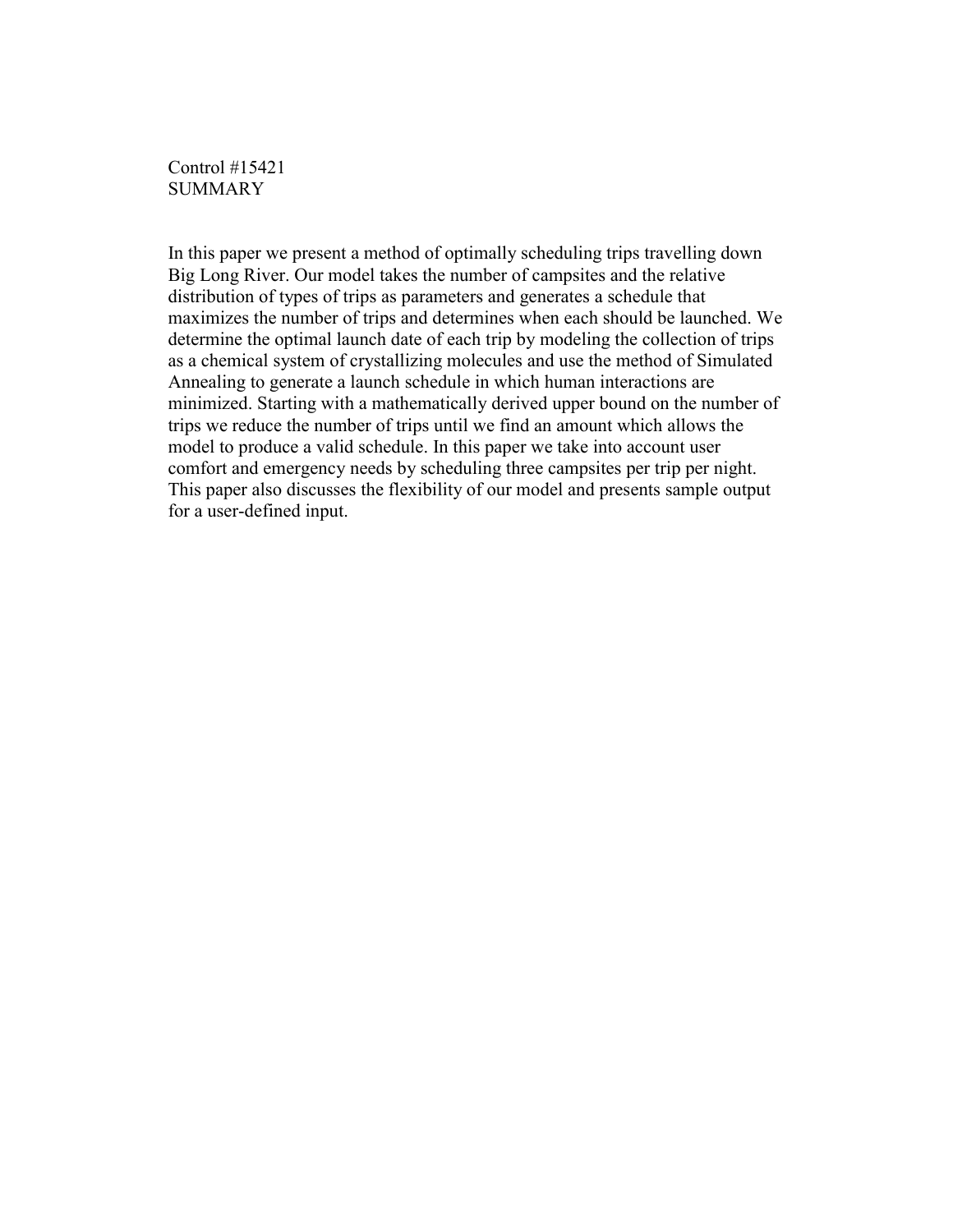# Crystallization of Metal Particles as a Model for Optimal River Rafting

## Control #15421

### February 13, 2012

In this paper we present a method of optimally scheduling trips travelling down Big Long River. Our model takes the number of campsites and the relative distribution of types of trips as parameters and generates a schedule that maximizes the number of trips and determines when each should be launched. We determine the optimal launch date of each trip by modeling the collection of trips as a chemical system of crystallizing molecules and use the method of Simulated Annealing to generate a launch schedule in which human interactions are minimized. Starting with a mathematically derived upper bound on the number of trips we reduce the number of trips until we find an amount which allows the model to produce a valid schedule. In this paper we take into account user comfort and emergency needs by scheduling three campsites per trip per night. This paper also discusses the flexibility of our model and presents sample output for a user-defined input.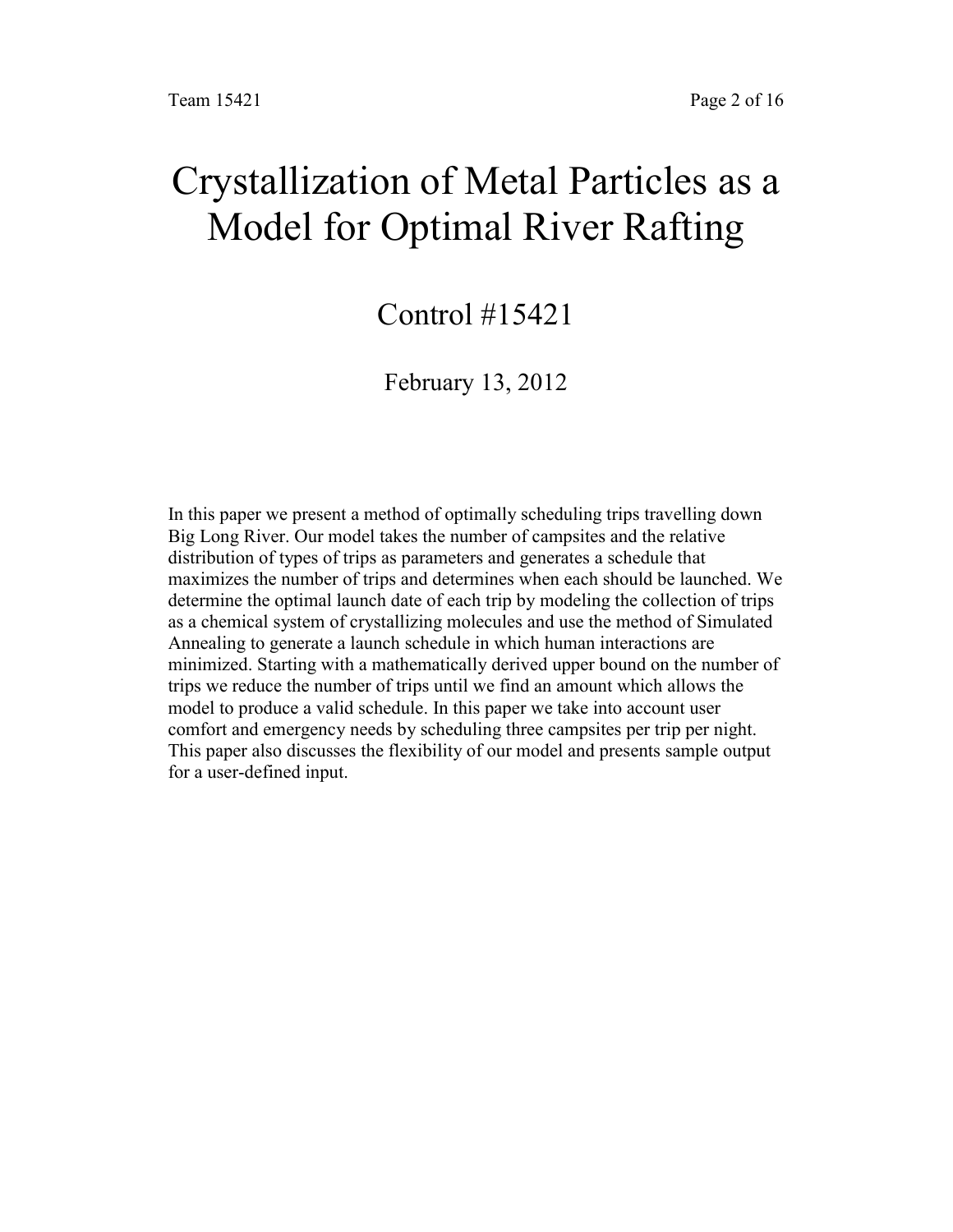## **Contents**

|    | 1. Assumptions and Representations<br>4 |                                                             |    |
|----|-----------------------------------------|-------------------------------------------------------------|----|
|    |                                         | a) Global Assumptions                                       | 4  |
|    | b)                                      | Modeling a Single Trip                                      | 4  |
|    |                                         | 2. Modeling a System of Trips                               | 5  |
|    | a)                                      | Annealing and Crystallization in Chemistry and Metallurgy 5 |    |
|    | b)                                      | Energy                                                      | 6  |
|    | c)                                      | Simulated Annealing: Overview                               | 6  |
|    | d)                                      | <b>Input Parameters</b>                                     | 7  |
|    | e)                                      | <b>Simulated Annealing: Specifics</b>                       | 7  |
|    | f)                                      | The Probability Function                                    | 8  |
|    | g)                                      | The Temperature Function                                    | 8  |
|    |                                         | 3. Creating A Schedule                                      | 9  |
|    |                                         | a) Upper Bound                                              | 9  |
|    |                                         | b) Finding the Optimal Schedule                             | 10 |
|    | c)                                      | Advantages and Disadvantages of Our System                  | 11 |
|    |                                         | 4. Results Generated by the Current Model                   | 11 |
|    | a)                                      | Sample Input                                                | 11 |
|    | b)                                      | Sample Output                                               | 12 |
| 5. |                                         | <b>Memo to River Managers</b>                               | 15 |
|    | 6. References                           |                                                             | 16 |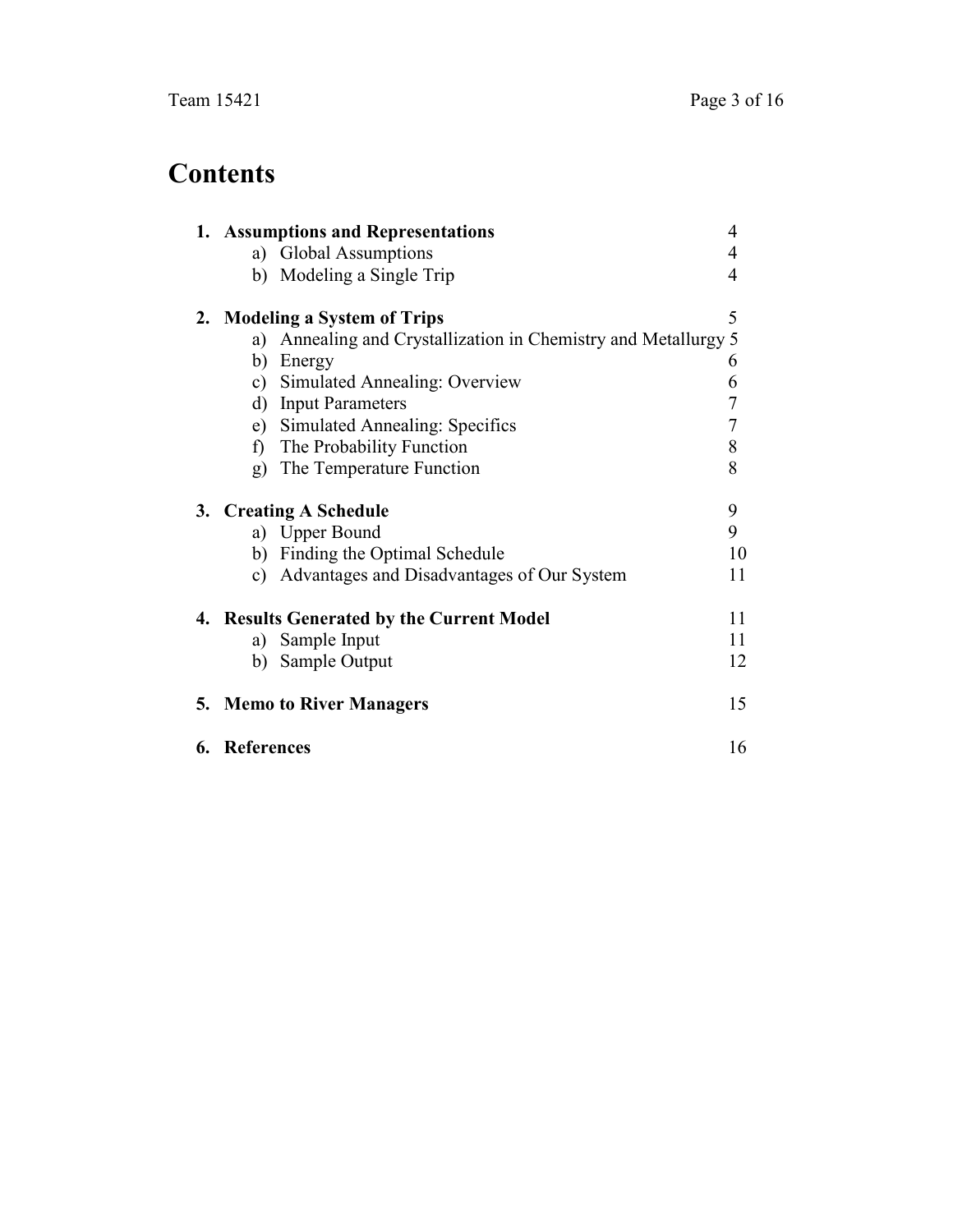## **1. Assumptions and Representation**

#### **a. Global Assumptions**

As per the problem statement we assume that all campsites are evenly spaced, with the distance between two consecutive campsites given by  $d = (225 \text{ miles})/Y$  where Y represents the total amount of campsites. We can then represent the schedule as a grid with *x-*axis representing time in days and *y*axis representing distance (measured in multiples of *d*). Therefore, each point  $(x, y)$  with integer coordinates represents campsite number *y* on day *x*, where campsite 1 is closest to First Launch and campsite *Y* is closest to Final Exit.

Sample values used to generate data are described in Section 4a: "Sample Input"

#### b. **Modeling a Single Trip**

The ultimate goal of the model is to increase the total number of trips while preserving quality and variety of trips. When deciding how to best model a trip we came to a compromise between these two by enforcing that each trip has a specific, pre-determined total length that is determined by the camp director before the start of the season. In our model we have decided to set aside three campsites per active day of each trip. The first "base" campsite is determined by the average pace of the trip. Given the length of the trip we can determine the average amount of miles the trip must travel per day, and round down to the nearest campsite to determine at which campsite they will spend the night. To give campers variety and choice in pace, our model also guarantees that the campsites immediately before and after the "base" campsite are also unoccupied. This allows boaters to choose between three potential campsites every day, meaning that they have three paces to choose between every day. Setting aside three campsites for each day of a trip also guarantees that never are more than a third of the campsites filled, which reduces the amount of people on river and allowing tourists a closer connection to nature and less interaction with other trips.

As we discuss our model notice that we completely disregard the fact that there are two different kinds of boats. The length of a trip entirely determines the trip's average speed and therefore which campsites must be set aside for it. However, as will be discussed in Section 4A, "Results Generated By The Current Model", the kind of boat chosen (motorboat or oar-powered) will affect the length of the trip, and is therefore accounted for in our model.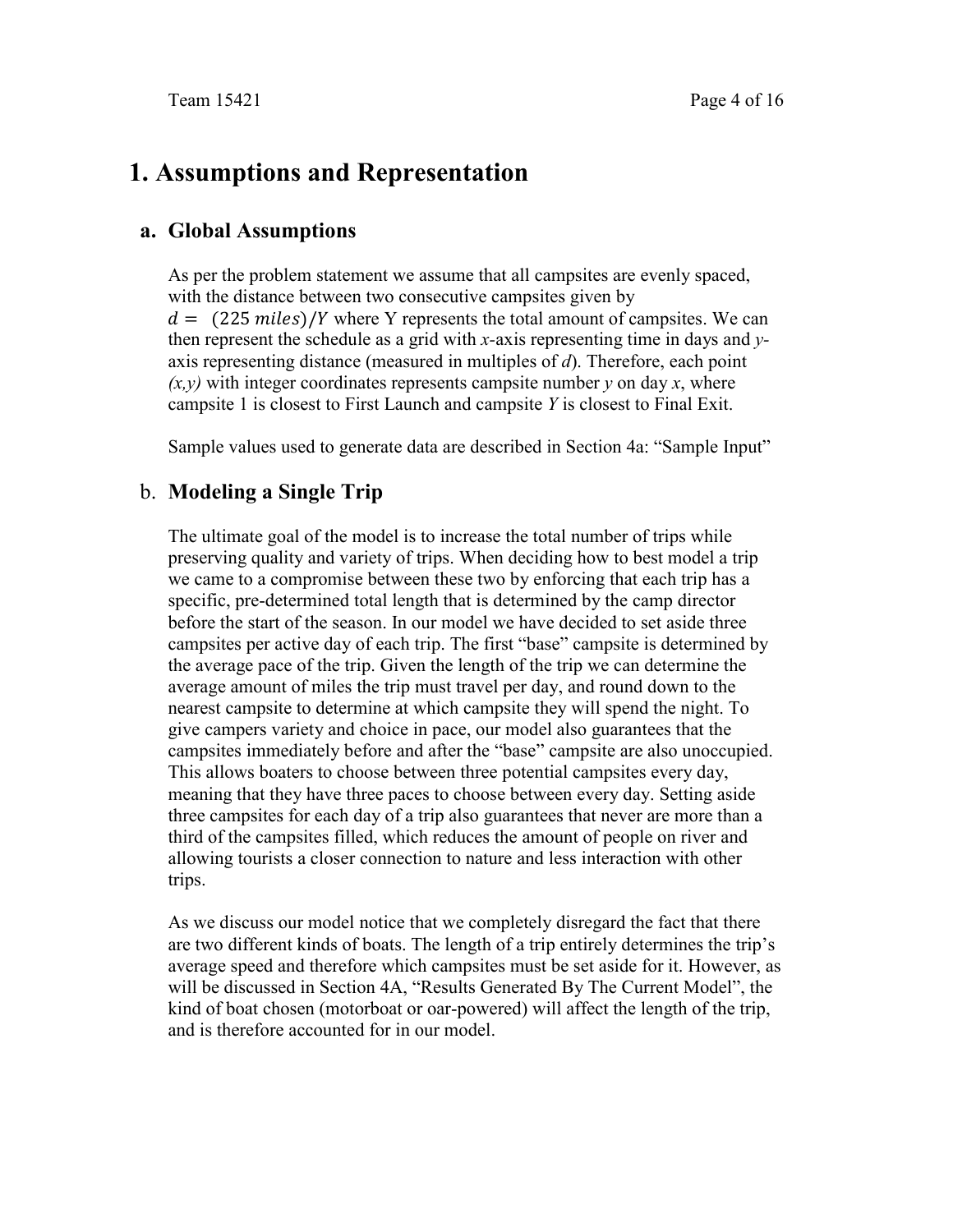

The above represents a trip of length 6 (the trip will spend 5 nights in campsites) that starts on day 1 and ends on day 5. Each point represents a campsite that is set aside for this particular trip on the day specified by the x-axis.

### **2. Modeling a System of Trips**

#### **a. Annealing and Crystallization in Chemistry and Metallurgy**

Crystallization of a material plays a critical role in Chemistry and Metallurgy and is the procedure of converting a material from a 'impure form' to a 'crystalline form'. Crystallization arises when a material in 'impure form' is heated to a very high temperature, allowing individual molecules to transition between almost any configurations. As the material is cooled, the molecules begin to favor lowerenergy configurations, and thus begin to collect in local and global minima. However, since the temperature is lowered *slowly*, molecules generally do not collect in local minima because a high temperature allows them to jump out of a local minimum with much more ease than out of a global minimum. Thus, as the energy is lowered, the molecules of the material collect in the global minimum,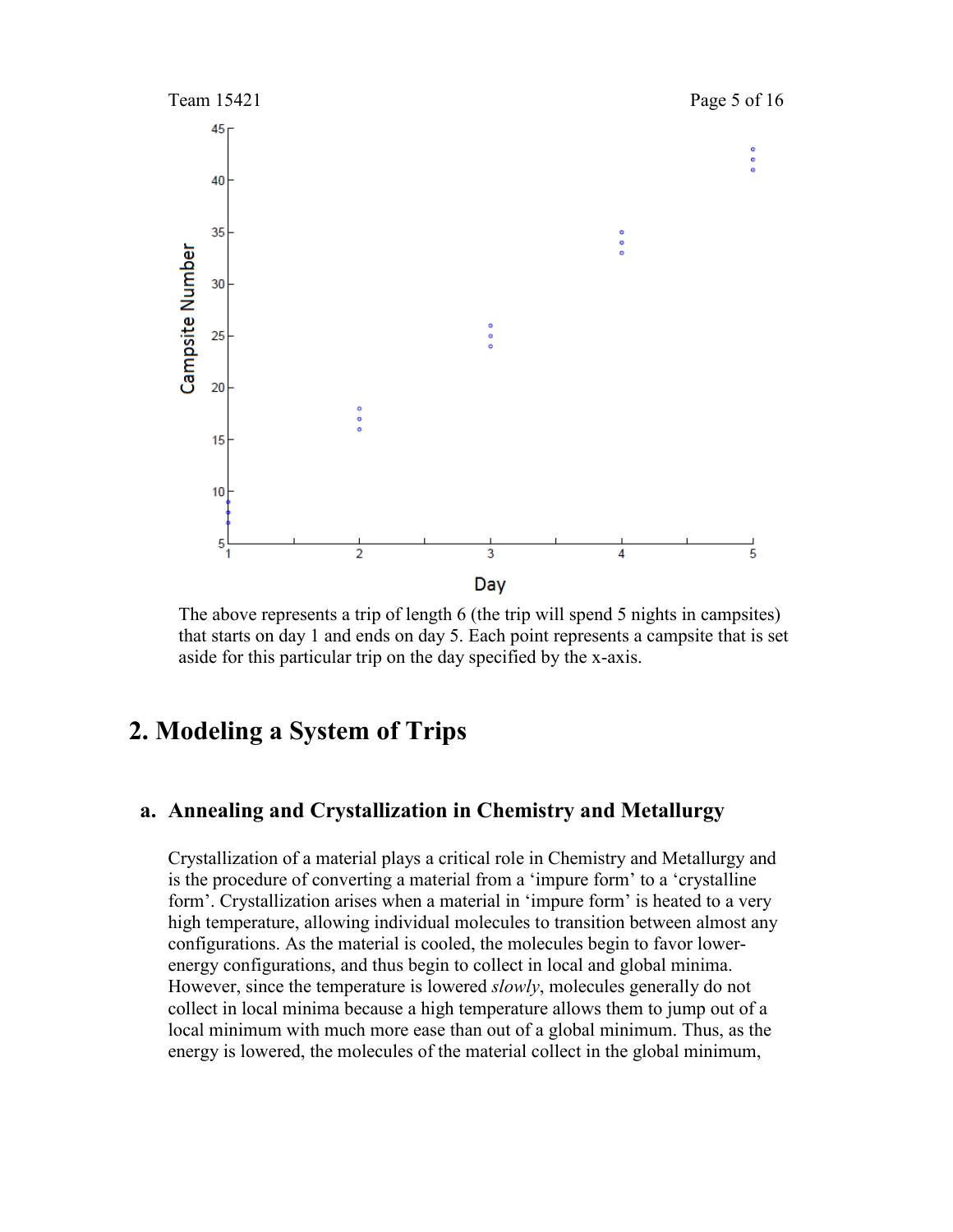yielding the crystalline form of the material. This is how crystals are made from crude materials in Chemistry and Metallurgy.

#### **b. Energy**

Given a system of trips (read "collection of trips") with determined lengths, we can calculate the coordinates of each of the campsites that will be set aside for each trip. Define the **energy** of the system as the amount of times that two trips require the same campsite on the same day. For example, if our system consists of two trips that are perfectly overlapping (they start on the same day and last the same amount of time) then each campsite used by one trip will also be used by the second trip. Thus the energy would be twice the total number of campsites required by one trip.

#### **c. Simulated Annealing: Overview**

We treat a system of trips similarly to the materials described above. A random system is generated where N trips are distributed randomly among D total days. The energy of the system is calculated, and we define a 'neighbor' of this system as a system that can be derived by changing the start date (therefore moving all campsites) of *one* trip by no more than five days. Thus, each system has a total of ten times the number of trips neighbors. At each iteration of the process, the current system picks a random neighbor, and if the energy of the neighbor is lower than the energy of the current state, the system moves to this new state. Otherwise, if the energy change is unfavorable (ie the energy of the neighboring state is higher than the energy of the current state) then the probability of moving to this high-energy state is determined by a function of the Temperature of the system (details of the form of the probability function can be found in Section 2f).

This process, aptly named "Simulated Annealing", ensures that the system is always make a net move towards a 0-energy system (where there is no overlap between trips) but also does not get stuck at local minima. If the system moves to a relatively low-energy neighbor) then there is a probability (as a function of temperature) that the system will move out of the local minimum. We chose to use the Simulated Annealing optimization procedure over a greedy-algorithm because of the inherently large amount of possible configurations of Trips and therefore large amount of local minima.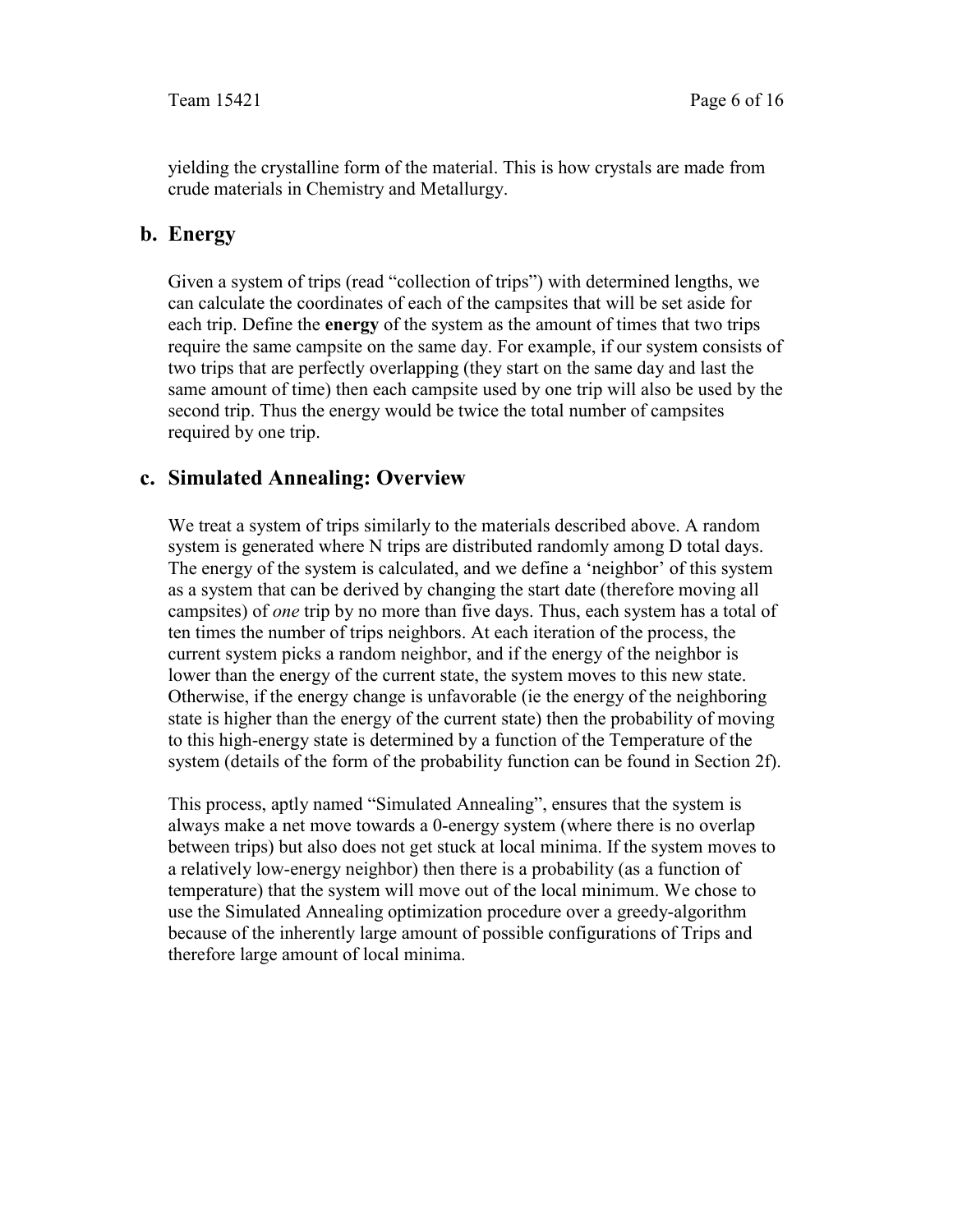#### **d. Input Parameters:**

- *Y*: Number of campsites. This is determined by the camp director.
- Proportion of each kind of trip: this is determined by the camp director based on demand for each kind of trip. If the only goal is to maximize the total number of trips (without regard to providing a variety of trips) then the director should choose to launch exclusively six day trips (because shorter trips occupy less campsites overall, and therefore allow for more total trips).
- Length of boating season: For simplification, we assume six months is exactly 180 days, but that might not fit exactly with reality. Still, the process we use to find the optimum schedule works for any number of days.

#### **e. Simulated Annealing: Specifics**

According to [2], a simulated annealing algorithm has the following elements:

- 1. A finite set S representing all of the possible solutions. In our case, this is the set of all possible arrangements of start dates of all of the trips, regardless of whether the arrangement adheres to the restriction that no two trips can use one campsite at the same time.
- 2. A function *J:S→R* which represents the energy of each member of S. Our implementation of the energy function is described in Section 2b.
- 3. For each element *i* in S, a subset of S called S(*i*) which defines the "neighbors" of *i*. In our case, the neighbors of *i* are all of the elements of S where the start date of exactly one trip is changed by no more than 5 days.
- 4. A cooling schedule function defined as  $T: N \rightarrow 0$  which defines the probability that we accept a move from our current state to a worse state.
- 5. An initial state. In many Simulated Annealing implementations this initial state is randomly selected, but in our implementation we create an initial state where trips are distributed evenly throughout the possible starting days.

To improve runtime their implementation also includes a matrix with values representing the probability of choosing each of the neighbors of the current state. Due to time constraints we omitted this modification and chose which neighbor to move towards randomly. However, this should not change whether the process converges, only runtime.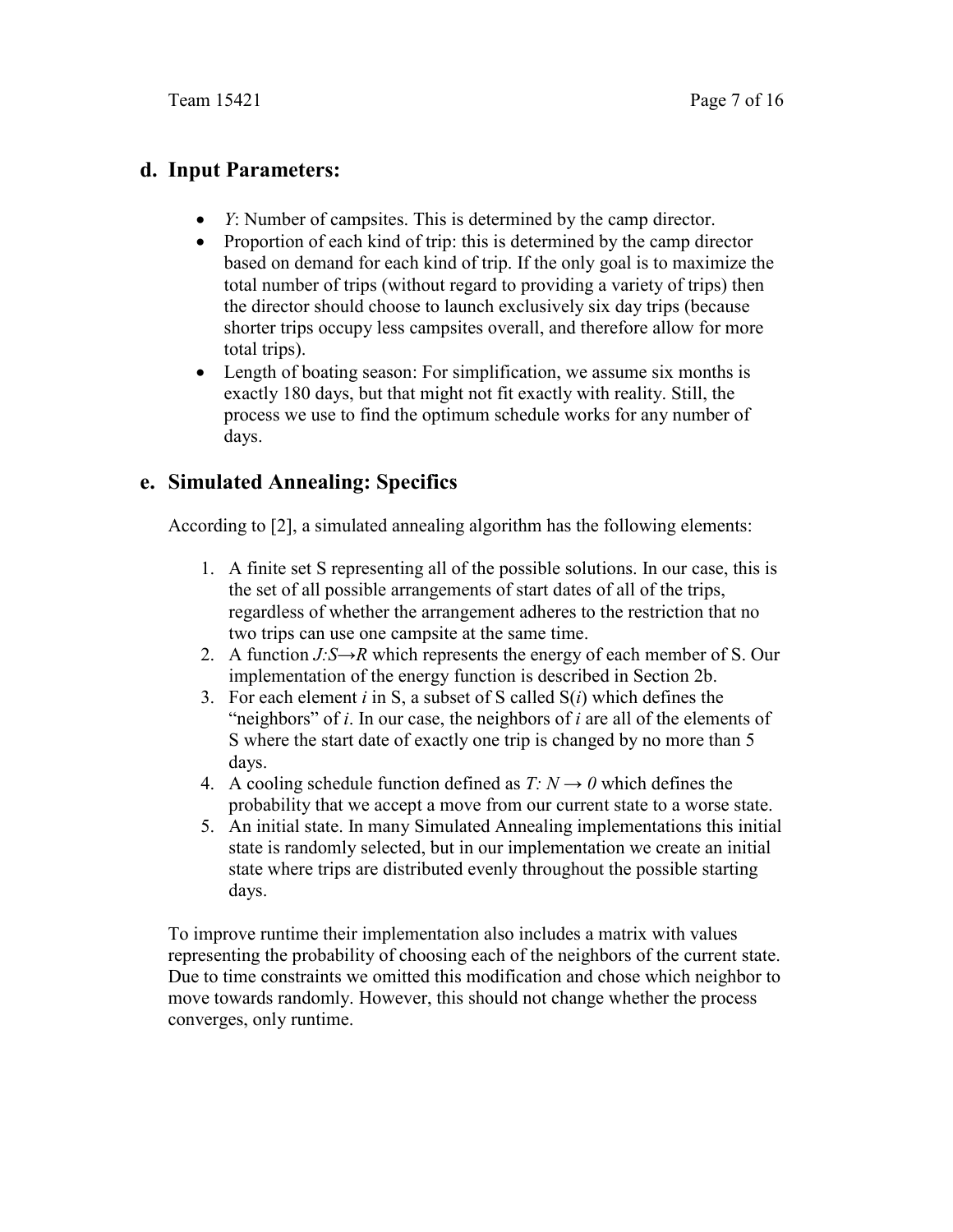#### **f. The Probability Function**

As described by several papers, simulated annealing functions by iterative improvements of the initial state [1]. At each iteration, the algorithm randomly chooses an element from the neighbors of the current state; if the chosen neighbor has a lower energy the algorithm iterates again with initial state equal to the neighbor state. If the chosen neighbor state has a higher cost, then the algorithm decides whether to accept it as the new current state with probability

$$
P = \exp(\frac{\Delta E}{T(I)})
$$

where  $\Delta E$  is the difference between the energy of the neighbor state and the current state (this is negative when the neighbor state has higher energy than the current state) and *T(I)* is the "temperature" of the system as a function of current number of iterations the algorithm has gone through. The purpose of the energy function is to prevent the algorithm from getting stuck at local minima while also being less likely to accept worse solutions as time goes on, thus pushing the system to the global minimum of energy 0.

#### **g. The Temperature Function**

The probability function is strongly dependent on the choice of the temperature function *T*. According to Theorem 1 from Bertsimas and Tsitsiklis [2], simulated annealing using a temperature function of the form  $T(t) = d/log(t)$  is guaranteed to converge for  $d > d^*$ , where  $d^*$  is the maximum "depth" of the local minima of J. Thus we have chosen the temperature function

$$
T(t) = \frac{30}{\log(t)}
$$

The number 30 was determined empirically by testing many values for *d*. We also tested temperature functions the decreased more quickly, such as the square root function, combinations of power series, and several combinations of these functions. In most cases the resulting temperature function declined to quickly, allowing the system to get stuck at local minima.

Our usage of simulated annealing is not entirely typical. The intended purpose of the Simulated Annealing algorithm is to determine the state with minimum energy when the absolute minimum energy attainable *is not known.* This means that the temperature function must grow very slowly to guarantee that the system does not get stuck at a local minimum. In our case we know that the absolute minimum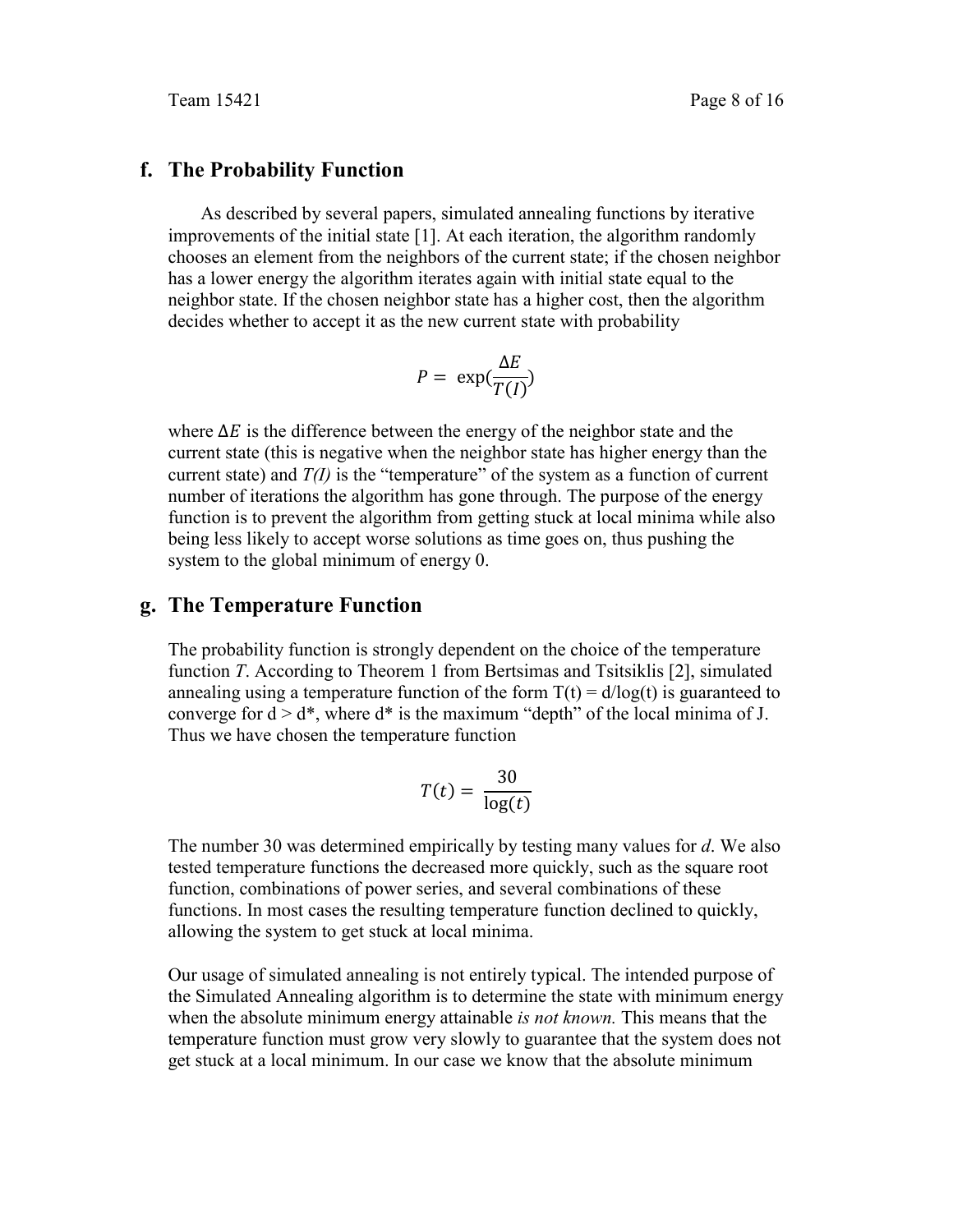energy is 0, and so we can stop the simulation as soon as we find a system whose energy is 0. This vastly reduces computation time, which is one of the biggest issues with the algorithm

## **3. Creating a Schedule**

#### **a. Upper Bound**

Consider the lower  $\frac{1}{6}$  of the grid. After the first day, our model requires that a trip travel at least  $\frac{Y}{18} - 1$  campsites (this is the lower bound for an 18-day trip) and at most  $\frac{Y}{6}$  + 1 campsites. Thus, every trip must stop for the night somewhere in the box determined by  $[1, D]x \left[\frac{Y}{18} - 1, \frac{Y}{6} + 1\right]$ , where *D* is the total days in which trips can run(6 months is approximately  $D = 180$ ). The total amount of campsites in this area is given by:

$$
A = D\left(\frac{Y}{6} + 1 - \frac{Y}{18} + 1\right) = D\left(\frac{Y}{9} + 2\right)
$$

Notice that it is impossible for any trip to start within 6 days of the last day of the season, so the triangle of base 6 and height  $\frac{y}{9} + 2$  is inaccessible to trips. Thus we are left with a total of

$$
A-3\left(\frac{Y}{9}+2\right)=(D-3)\left(\frac{Y}{9}+2\right)
$$

possible first-stop campsites.

Now consider a trip *T* with total length *d*. Of the campsites in the area described above we will need to set aside at least 3  $(floor(\frac{d}{6}))$  campsites for use by a trip (i.e. a trip of length 6 will need three campsites and a trip of length 18 will need 9). Using this, we can calculate an upper bound on the number of trips that we can launch. Let P represent the total number of trips and  $p_d$  represent the number of trips of length *d*. We can write

$$
\sum_{d=6}^{18} p_d = P
$$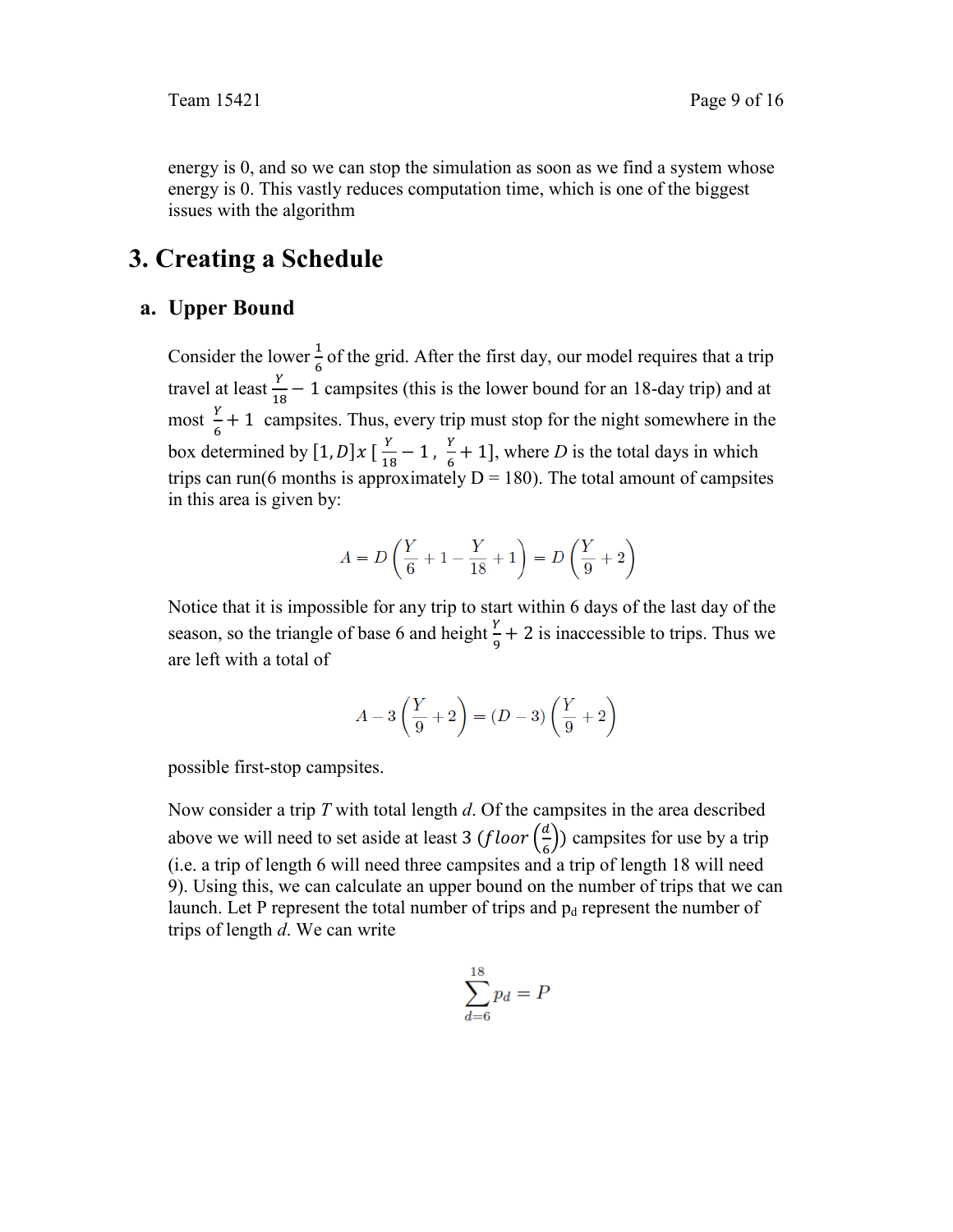In our model the user is allowed to input the desired frequency of each trip. This means that each value  $c_d \equiv p_d / p$  is given as input. Thus we have that the total number of campsites used (of the ones in the area described above) is given by:

$$
\sum_{d=6}^{18} 3 \cdot p_d \left\lfloor \frac{d}{6} \right\rfloor \le (D-3) \left( \frac{Y}{9} + 2 \right)
$$
  

$$
3P \sum_{d=6}^{18} \frac{p_d}{P} \left\lfloor \frac{d}{6} \right\rfloor \le (D-3) \left( \frac{Y}{9} + 2 \right)
$$
  

$$
P \le \frac{(D-3) \left( \frac{Y}{9} + 2 \right)}{3 \sum_{d=6}^{18} c_d \left\lfloor \frac{d}{6} \right\rfloor}
$$

#### **b. Finding the Optimal Schedule**

To find the optimal schedule with the maximum number of trips based on the two parameters Y and  $\{c, d\}$ , we take a two-step approach. First, we determine a starting point for number of trips. This is done by calculating the absolute upper bound *P* as above and then making our first guess for the number of possible number of trips some fraction of *P*. Some experimentation has shown that a good starting guess is 4P/5. Then, we use simulated annealing to determine if it is possible to create a schedule with that number of trips. If it is, we add one to our number of trips and repeat the process until we have found the maximum possible number of trips. If it is not possible to create a schedule with trips equal to 4P/5, we subtract one from the number of trips and try again until we are able to successfully create a schedule.

#### **c. Advantages and Disadvantages of our System**

One major advantage of our system is that the method to create an optimal schedule is not overly dependent on the model of a single trip. This makes it very easy to customize. For example, if demand rises to the level where the camp director decides that it is worth it to restrict a group to only two possible campsites each night, or even just one, then only simple changes are needed in the way we define a trip, and nothing in the simulated annealing algorithm needs to change. This could also allow groups to choose a custom schedule of how far they want to go each day, rather than our current model where a group has to go (roughly) equal amounts each day, although they are allowed some variation.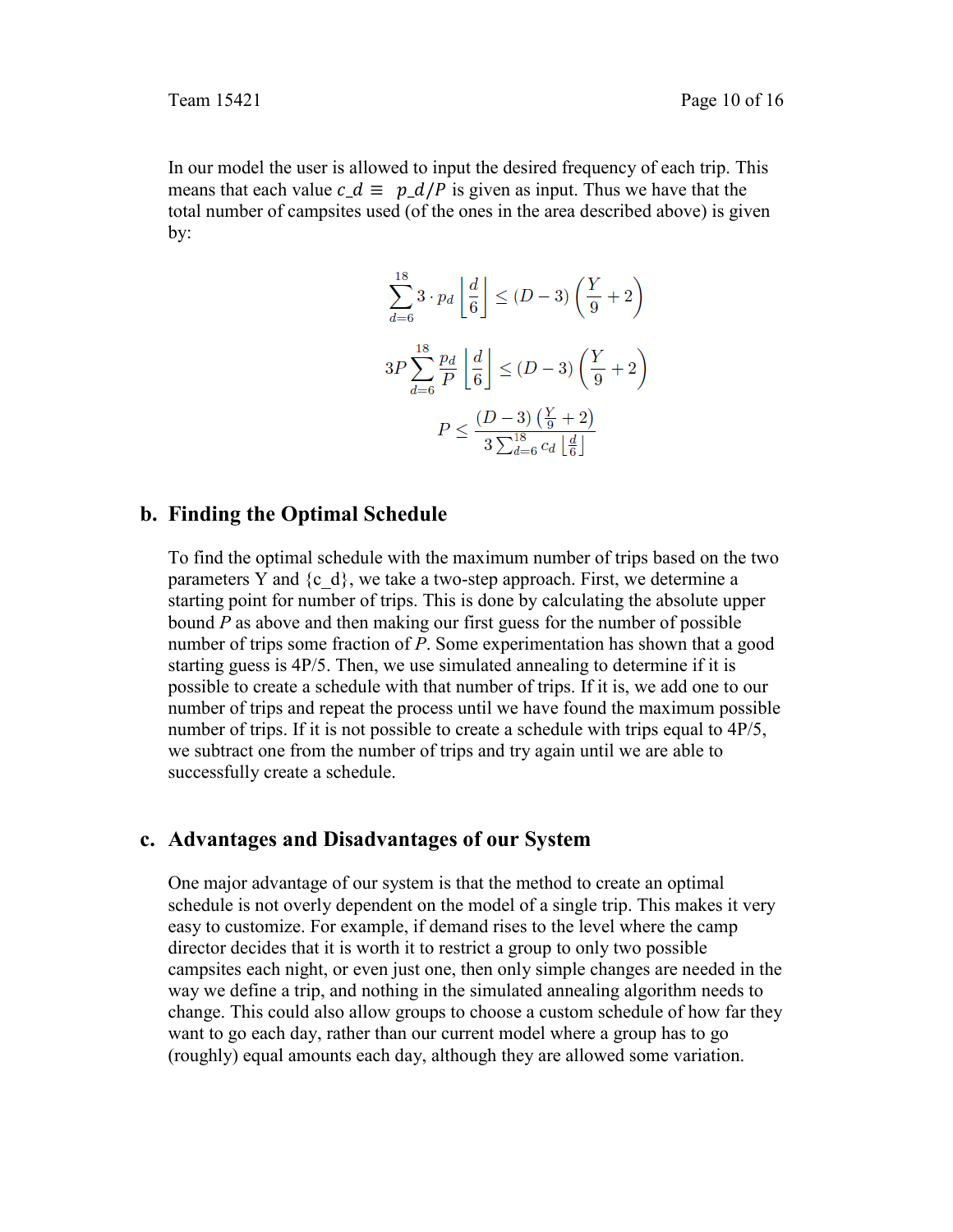The biggest disadvantage of our model is that it uses simulated annealing for something other than its intended purpose. As discussed above, simulated annealing is only guaranteed to converge if given infinite iterations, so although it is unlikely, our algorithm could potentially return a number of trips that it less than the maximum possible. Also, our simulated annealing is slow and the fact that our algorithm requires repeated simulated annealing means that it could take a long time. A mitigating factor to this is because the planning for the entire six months happens at once, the calculations only need to be done once and can be done well before the season that the river is traversable begins.

 Another problem results from our model of a trip. Because we assume that a trip moves approximately 225/length miles each day, with can only vary by +-1 each day, there will be some campsites which are never used, such as the campsites which are closer to First Launch than the closest campsite we assign to an 18-day trip. This problem would not be difficult to fix with more time to develop a more nuanced model of a trip. As has been mentioned before, our simulated annealing algorithm can be used with a wide range of types of trips, and thus would not have to be changed (as long as the new model of a single trip still used its parameters to assign certain campsites to the trip on certain days).

## **4. Results Generated by the Current Model**

#### **a. Sample Input**

We have successfully created a program that allows a given input of trips to be distributed amongst a given number of days to ensure that there no two trips ever require the same campsite. For the results discussed below, we have used the following values of input:

| Value |
|-------|
| 120   |
| 36    |
| 24    |
| 22    |
| 19    |
| 9     |
| 6     |
| 4     |
| 180   |
| 50    |
|       |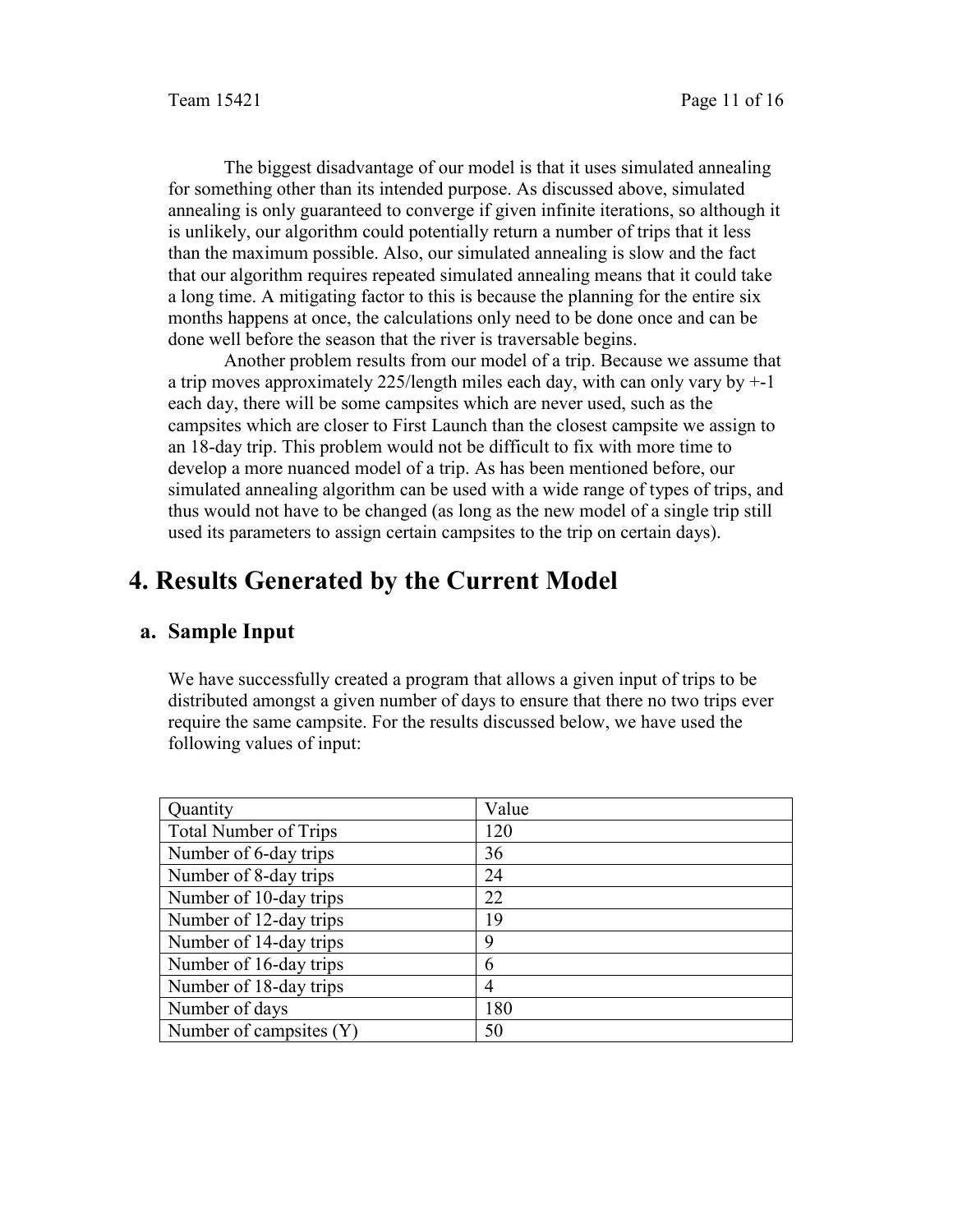Notice that for simplicity we have only included trips of even-length. This is easy to change in the code that runs the model.

The rationale behind the distribution of days above arises by noticing that the trips that utilize motorboats (travelling 8 miles per hour) will only need to boat an average of 28.125 hours to reach the end of the river. We decided that it is reasonable to assume that riders wish to be on the boat at least three or four hours a day, meaning that most popular trips for users on motorboats are the shorter 6 or 8-day trips. Similarly, oar-powered boats travelling 4 miles per hour will require 56.25 total hours to reach the end of the river. We decided that people who use oar-powered boats are likely athletic and wish to spend more of their time boating and approximated that they will boat an average of 5 or 6 hours in a day, meaning that the most popular trips for oar-powered boats will be the 10- and 12-day trips. As mentioned before, these values are very easily altered in the program that runs the simulation.

#### **b. Sample Output**

Below you can see two scatterplots: the first shows the campsites used by all of the trips after evenly distributing the trips amongst the first 120 days (before any optimizations), and the second is the result of the optimization procedure discussed in Section 3. Each point on the plot represents a campsite (y-axis) that is scheduled to be used by a trip on a specific day (x-axis). Here, dark points represent multiple trips requiring the same campsite, something that is strictly forbidden in a fully-optimized system. Plot two shows a similar plot after optimization is complete, now with zero trip intersections. These darker points are absent in the optimized model. As per the upper bound function derived in Section 3a, the upper bound on the amount of trips is 258. Below you will find a schedule determined for 120 trips. However, due to time constraints we did not let our algorithm run until completion, and so did not obtain optimal results. We believe that with time our algorithm will be able to fit many more trips into the schedule.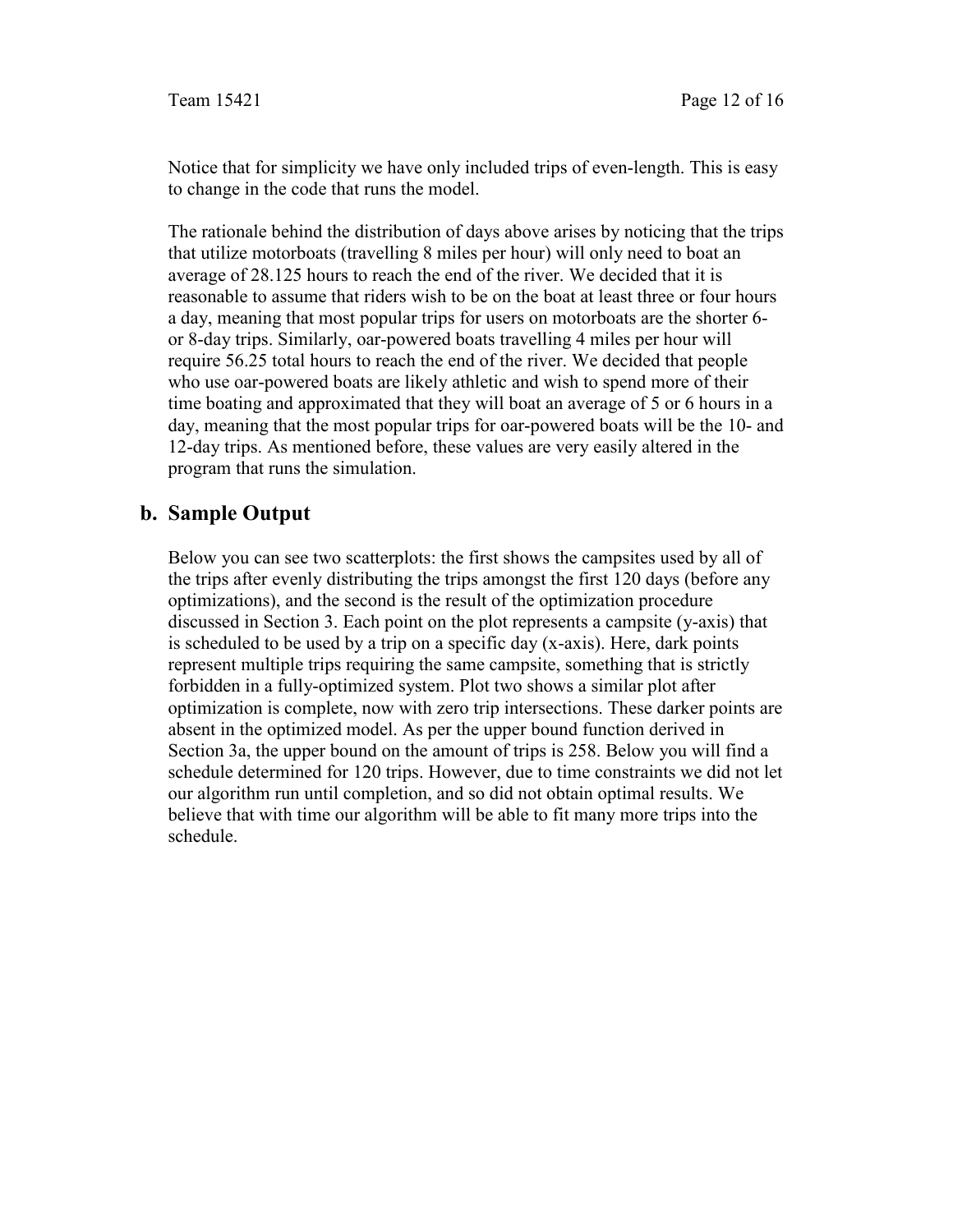

Figure 1: Random Distribution of trips (before optimization procedure)

Before optimization the trips are distributed evenly amongst the first 120 days. Notice that there are many dark circles – each represents an intersection of two or more trips (ie two different trips are scheduled to use the same campsite). This particular configuration has energy 1268, meaning that there are 634 intersections.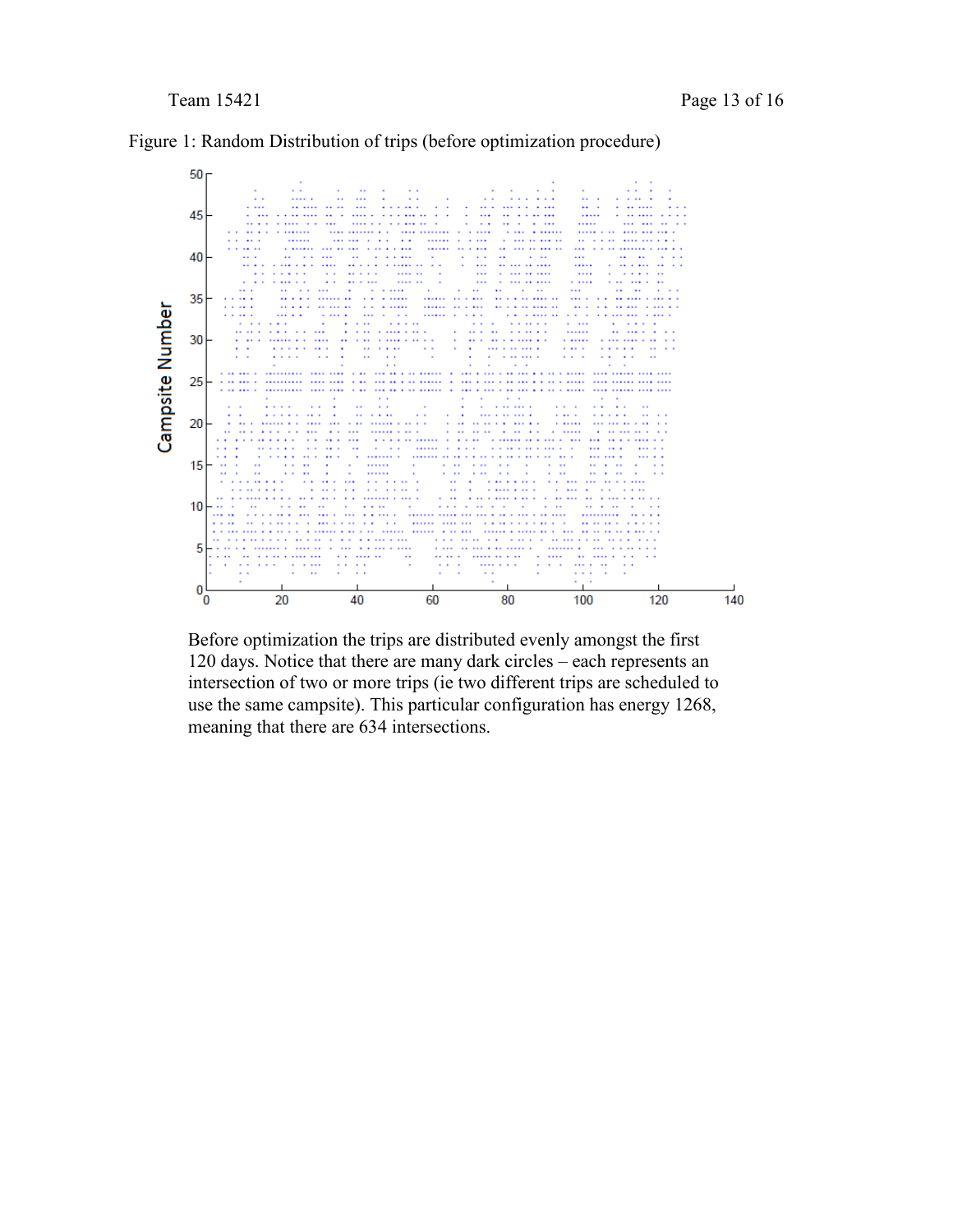#### Team 15421 Page 14 of 16 Figure 2: Trip distribution after optimization procedure



After optimization the trips are distributed so as to have no intersections. Notice that there are no dark circles and that significantly more of the 180 available days are used. The energy of this system is 0. This specific optimization required approximately 3.4 million iterations of the simulated annealing procedure, totaling approximately five minutes of computation time.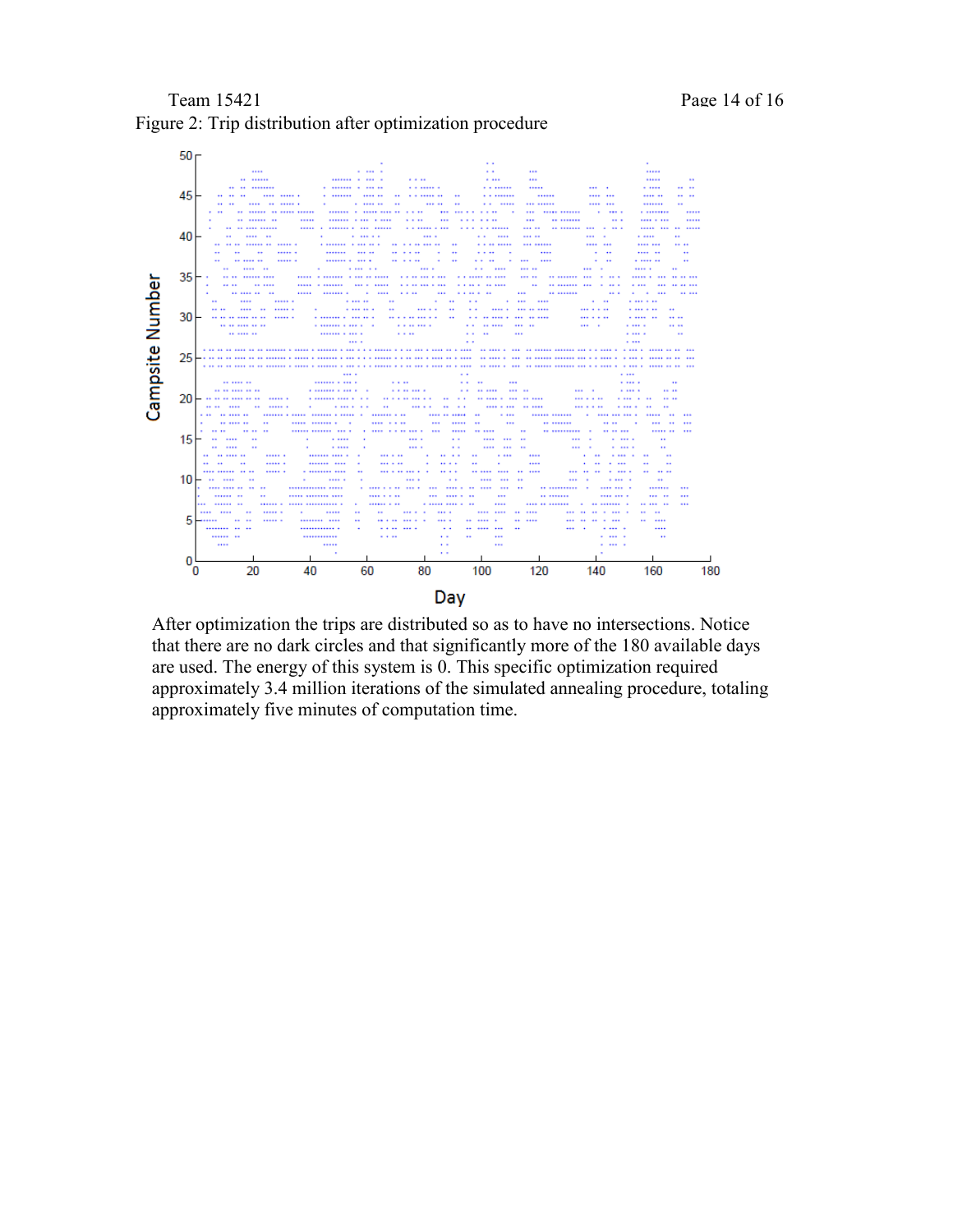Dear River Manager:

 We have prepared a method to determine the maximum number of trips which can be sent down Big Long River each year.

When deciding how to best model a trip we came to a compromise between maximizing the amount of trips and giving users many varieties of trips. We chose to enforce that each trip has a specific, pre-determined total length (determined by yourself before the start of the season). Once a trip begins, every night it has three campsites reserved for it. The boaters are told which campsites are reserved for their trip and are allowed to choose which of the three sites they wish to stop at each day. The purpose of this is two-fold. One, we allow users a decent variety of daily pace and allow them some choice in how long they stay on river each day. Two, this method ensures that no more than a third of the campsites are ever full, which will decrease the likelihood of two groups interacting and allows you, the manager, time to organize maintenance of the campsites. Although setting aside three campsites per trip, per night decreases the amount of total trips that can be sent we believe that this sacrifice is well worth the convenience gained from having non-full occupancy.

As for the specific function of our method, we ask you to input the percentage of trips that is a specific length (ie if this season you would like half of the trips to last 6 days, you would enter 50% into the slot that determines the amount of 6 day trips) and using an optimization procedure called Simulated Annealing we calculate the optimal launch schedule for a maximum amount of trips. Note that you do not need to tell us what type of boat a trip uses (oarpowered versus motorized) – we ask you only to input the length of each trip (once you have a schedule you can select which of the trips of a given length are oar-powered and which are motorized).

After some calculation, our method produces a schedule where each trip is assigned a day when it should be launched. We also produce a diagram which tells you which campsites have been reserved for each trip on each night.

 Our model is currently designed to be very flexible. It is very easy to change the model so that less (or more) campsites are set aside for every trip or so that trips can have variable lengths (in this case the users, rather than yourself, would choose how long their trips would last). For this reason we hope that you do not hesitate to offer corrections or changes to the method, as it is quite likely that your suggestions will be easy to implement.

Best of luck, COMAP Control #15421